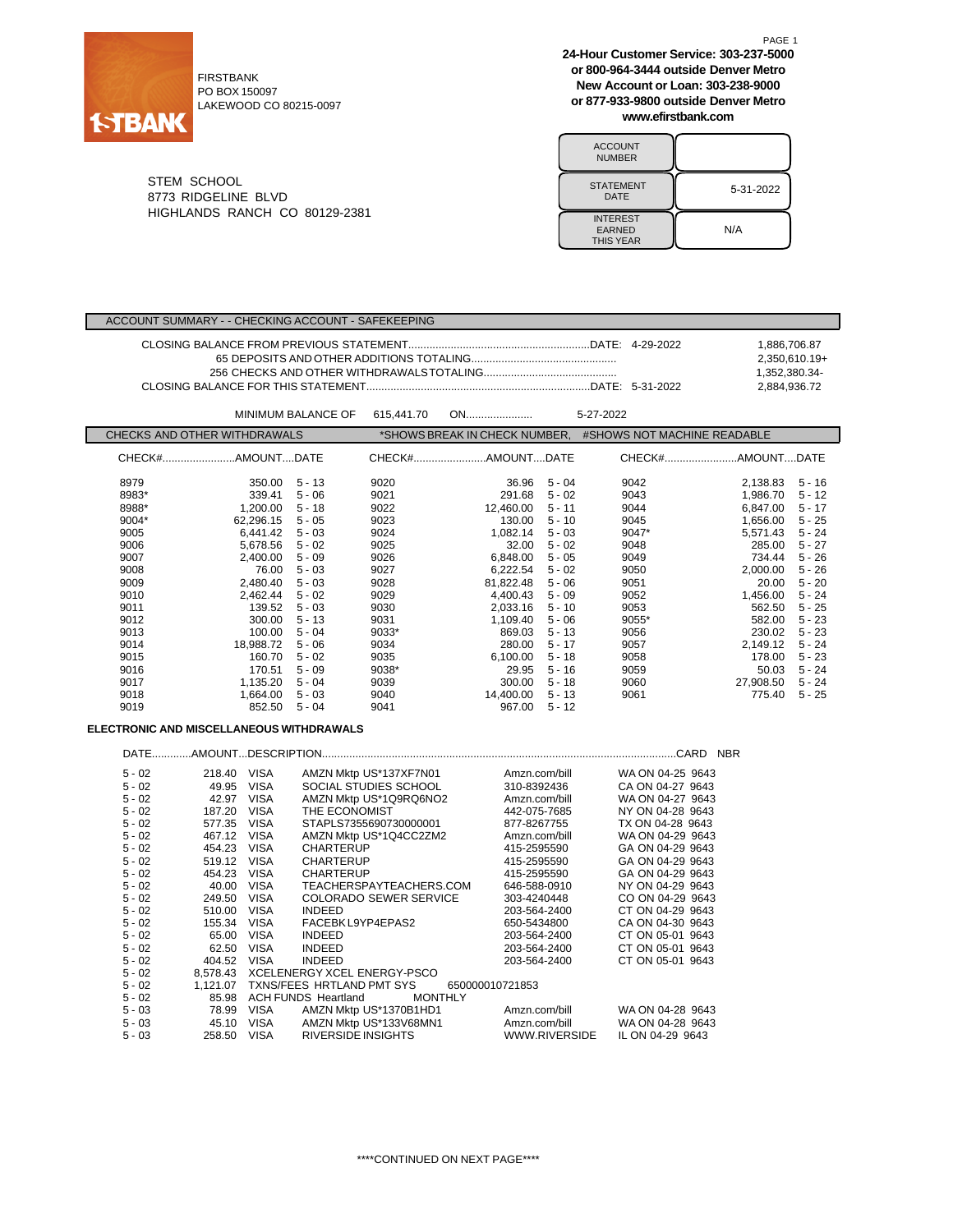

STATEMENT DATE 5-31-2022

### **ELECTRONIC AND MISCELLANEOUS WITHDRAWALSCONTINUED**

| $5 - 03$             | 256.00           | <b>VISA</b>                | <b>PARINC</b>                                  | 813-968-3003                     | FL ON 04-29 9643                     |
|----------------------|------------------|----------------------------|------------------------------------------------|----------------------------------|--------------------------------------|
| $5 - 03$             | 19.99            | VISA                       | AMZN Mktp US*1338X25F1                         | Amzn.com/bill                    | WA ON 05-01 9643                     |
| $5 - 03$             | 273.00           | <b>VISA</b>                | WPMU DEV INCSUBFEE.COM                         | INCSUB.COM                       | AL ON 05-02 9643                     |
|                      |                  |                            | <b>RECURRING PURCHASE</b>                      |                                  |                                      |
| 5 - 03               | 111,957.67       |                            | <b>CONT DEPOS Colorado PERA</b>                |                                  |                                      |
| $5 - 03$             | 2,853.69         |                            | CONT 401k Colorado PERA                        |                                  |                                      |
| $5 - 03$             | 70.00            |                            | <b>BILL IMPND STEM School</b><br>ST071101      |                                  |                                      |
| $5 - 03$             | 20.00            |                            | EPAC PMT AXA EQUITABLE                         |                                  |                                      |
| $5 - 04$             | 28.17            | <b>VISA</b>                | AMZN Mktp US*1Q26672G2                         | Amzn.com/bill                    | WA ON 04-28 9643                     |
| 5 - 04               | 66.04            | <b>VISA</b>                | AMZN Mktp US*1Q62K3SP0                         | Amzn.com/bill                    | WA ON 04-28 9643                     |
| $5 - 04$<br>$5 - 04$ | 138.26<br>95.85  | <b>VISA</b><br><b>VISA</b> | AMAZON.COM*1Q6A576X2 AM<br>CHICK-FIL-A #03183  | AMZN.COM/BILL<br>LITTLETON       | WA ON 04-28 9643<br>CO ON 05-02 9643 |
| $5 - 04$             | 13.98            | <b>VISA</b>                | AMZN Mktp US*1366B5SU1                         | Amzn.com/bill                    | WA ON 05-03 9643                     |
| $5 - 04$             | 18.89            | VISA                       | <b>VISTAPRINT</b>                              | 866-207-4955                     | MA ON 05-03 9643                     |
| $5 - 04$             | 23.95            | <b>VISA</b>                | AMZN Mktp US*1Q2ZJ22G2                         | Amzn.com/bill                    | WA ON 05-03 9643                     |
| 5 - 04               | 2,542.21         | <b>VISA</b>                | FASTSIGNS 370601                               | CENTENNIAL                       | CO ON 05-03 9643                     |
| $5 - 04$             | 16.98            | <b>VISA</b>                | AMZN Mktp US*133V25SJ1                         | Amzn.com/bill                    | WA ON 05-04 9643                     |
| $5 - 04$             | 63.79            | <b>VISA</b>                | AMZN Mktp US*1Q3XG62J0                         | Amzn.com/bill                    | WA ON 05-04 9643                     |
| $5 - 05$             | 32.96            | <b>VISA</b>                | SAFEWAY#1480                                   | <b>HIGHLANDS RAN</b>             | CO ON 05-03 9643                     |
| 5 - 05               | 84.37            | VISA                       | SAFEWAY#1480                                   | HIGHLANDS RAN                    | CO ON 05-03 9643                     |
| $5 - 05$             | 225.20           | <b>VISA</b>                | RED ROBIN NO 211                               | 303-470-7480                     | CO ON 05-04 9643                     |
| $5 - 05$             | 4.00             | <b>VISA</b>                | D J*WALL-ST-JOURNAL                            | 800-568-7625                     | MA ON 05-04 9643                     |
|                      |                  |                            | RECURRING PURCHASE                             |                                  |                                      |
| 5 - 05               | 115.94           | <b>VISA</b>                | AMZN Mktp US*1Q0O79RG0                         | Amzn.com/bill                    | WA ON 05-05 9643                     |
| $5 - 05$             | 253.42           | <b>VISA</b>                | AMZN Mktp US*1Q7MA1RL0                         | Amzn.com/bill                    | WA ON 05-05 9643                     |
| $5 - 05$<br>$5 - 06$ | 1,150.26         |                            | RMRFUNDING ROCKY MTN RES CU                    | RMRSTEM                          | CO ON 05-04 9643                     |
| $5 - 06$             | 270.65<br>518.00 | <b>VISA</b><br><b>VISA</b> | RAMBLIN EXPRESS, INC<br>DENVER ZOO             | 8777262546<br><b>DENVER</b>      | CO ON 05-04 9643                     |
| $5 - 06$             | 151.28           | <b>VISA</b>                | AMZN Mktp US*1Q0EJ2RY0                         | Amzn.com/bill                    | WA ON 05-04 9643                     |
| $5 - 06$             | 3,007.20         | <b>VISA</b>                | RAMBLIN EXPRESS, INC                           | 8777262546                       | CO ON 05-05 9643                     |
| $5 - 06$             | 36.68            | <b>VISA</b>                | AMZN Mktp US*137G04CC0                         | Amzn.com/bill                    | WA ON 05-05 9643                     |
| $5 - 06$             | 120.00           | VISA                       | DIALPAD MEETINGS                               | 415-842-9989                     | CA ON 05-05 9643                     |
| $5 - 06$             | 274.10           | <b>VISA</b>                | AMZN Mktp US*136KZ1OQ2                         | Amzn.com/bill                    | WA ON 05-06 9643                     |
| $5 - 06$             | 16.76            |                            | <b>ACH FUNDS Heartland</b><br>5261952          |                                  |                                      |
| $5 - 09$             | 10.00            | <b>VISA</b>                | ARAPAHOE COMM COLLEGE                          | 303-797-4222                     | CO ON 05-05 9643                     |
| $5 - 09$             | 27.04            | <b>VISA</b>                | AMZN Mktp US*133J274I0                         | Amzn.com/bill                    | WA ON 05-05 9643                     |
| $5 - 09$             | 29.00            | <b>VISA</b>                | SHOPIFY* 140285972                             | HTTPSSHOPIFY.                    | IL ON 05-06 9643                     |
|                      |                  |                            | RECURRING PURCHASE                             |                                  |                                      |
| 5 - 09               | 440.00           | <b>VISA</b>                | SQ *MILE HIGH KONA ICE                         | gosq.com                         | CO ON 05-06 9643                     |
| $5 - 09$             | 208.00           | <b>VISA</b>                | FEDEX OFFIC57400005744                         | HIGHLANDS RAN                    | CO ON 05-06 9643                     |
| 5 - 09<br>$5 - 09$   | 53.29<br>4.00    | VISA<br><b>VISA</b>        | AMZN Mktp US*1371W60M2<br>NYTimes*NYTimes disc | Amzn.com/bill<br>800-698-4637    | WA ON 05-06 9643<br>NY ON 05-07 9643 |
|                      |                  |                            | <b>RECURRING PURCHASE</b>                      |                                  |                                      |
| 5 - 09               | 505.00           | <b>VISA</b>                | <b>INDEED</b>                                  | 203-564-2400                     | CT ON 05-07 9643                     |
| $5 - 09$             | 96.00            | <b>VISA</b>                | SUPPORTPDFFILLER.COM 85                        | 855-7501663                      | MA ON 05-08 9643                     |
|                      |                  |                            | RECURRING PURCHASE                             |                                  |                                      |
| 5 - 09               | 350.00           |                            | TRANSFER SportsEngine<br>ST-W6I0Z6Z1R0V3       |                                  |                                      |
| $5 - 10$             | 80.74            | <b>VISA</b>                | AMZN Mktp US*1368T5X52                         | Amzn.com/bill                    | WA ON 05-05 9643                     |
| $5 - 10$             | 527.04           | <b>VISA</b>                | AMZN Mktp US*130CW9VN0                         | Amzn.com/bill                    | WA ON 05-09 9643                     |
| $5 - 11$             | 60.00            | VISA                       | DOUGLAS COUNTY SCHOOL D                        | 800-8036755                      | CO ON 05-09 1535                     |
| $5 - 11$             | 660.00           | <b>VISA</b>                | AMZN MKTP US*138L18H00                         | AMZN.COM/BILL                    | WA ON 05-10 9643                     |
| $5 - 11$             | 495.00           | VISA                       | TIM*TIME FOR KIDS MAG                          | 866-478-8851                     | NY ON 05-10 9643                     |
| $5 - 11$             | 500.00           | VISA                       | CHRISTIAN BROTHER MOVIN                        | 3035262630                       | CO ON 05-10 9643                     |
| 5 - 11               | 9.25             | <b>VISA</b>                | <b>HR POST OFFICE</b>                          | <b>HIGHLANDS RAN</b>             | CO ON 05-10 9643                     |
| $5 - 11$<br>5 - 11   | 100.00 VISA      | 95.12 VISA                 | COSTCO WHSE #1027<br>SP VOCES DIGITAL          | SHERIDAN<br><b>VOCESDIGITALC</b> | CO ON 05-10 9643<br>MI ON 05-10 9643 |
| $5 - 12$             | 52.00            | <b>VISA</b>                | SOUTH METRO DENVER CHA                         | 303-795-0142                     | CO ON 05-10 9643                     |
| $5 - 12$             | 120.38           | <b>VISA</b>                | WILLIAM V MACGILL & CO                         | 603-8892564                      | IL ON 05-10 9643                     |
| $5 - 12$             | 237.00           | <b>VISA</b>                | GOLDEN HISTORY MUSEUMS                         | GOLDEN                           | CO ON 05-10 9643                     |
| $5 - 12$             | 164.85           | <b>VISA</b>                | AMZN Mktp US*135V102O2                         | Amzn.com/bill                    | WA ON 05-11 9643                     |
| $5 - 12$             | 166.88           | <b>VISA</b>                | <b>CURRICULUM ASSOC</b>                        | 800-225-0248                     | MA ON 05-11 9643                     |
| $5 - 12$             | 2,007.09         | <b>VISA</b>                | <b>CUSTOMINK LLC</b>                           | 800-293-4232                     | VA ON 05-11 9643                     |
| $5 - 12$             | 35.85            | <b>VISA</b>                | <b>HR POST OFFICE</b>                          | HIGHLANDS RAN                    | CO ON 05-11 9643                     |
| $5 - 12$             | 154.15           | <b>VISA</b>                | RAPTOR TECHNOLOGIES                            | 713-880-8902                     | TX ON 05-11 9643                     |
| $5 - 12$             | 99.99            | VISA                       | Amazon.com*137YQ7720                           | Amzn.com/bill                    | WA ON 05-11 9643                     |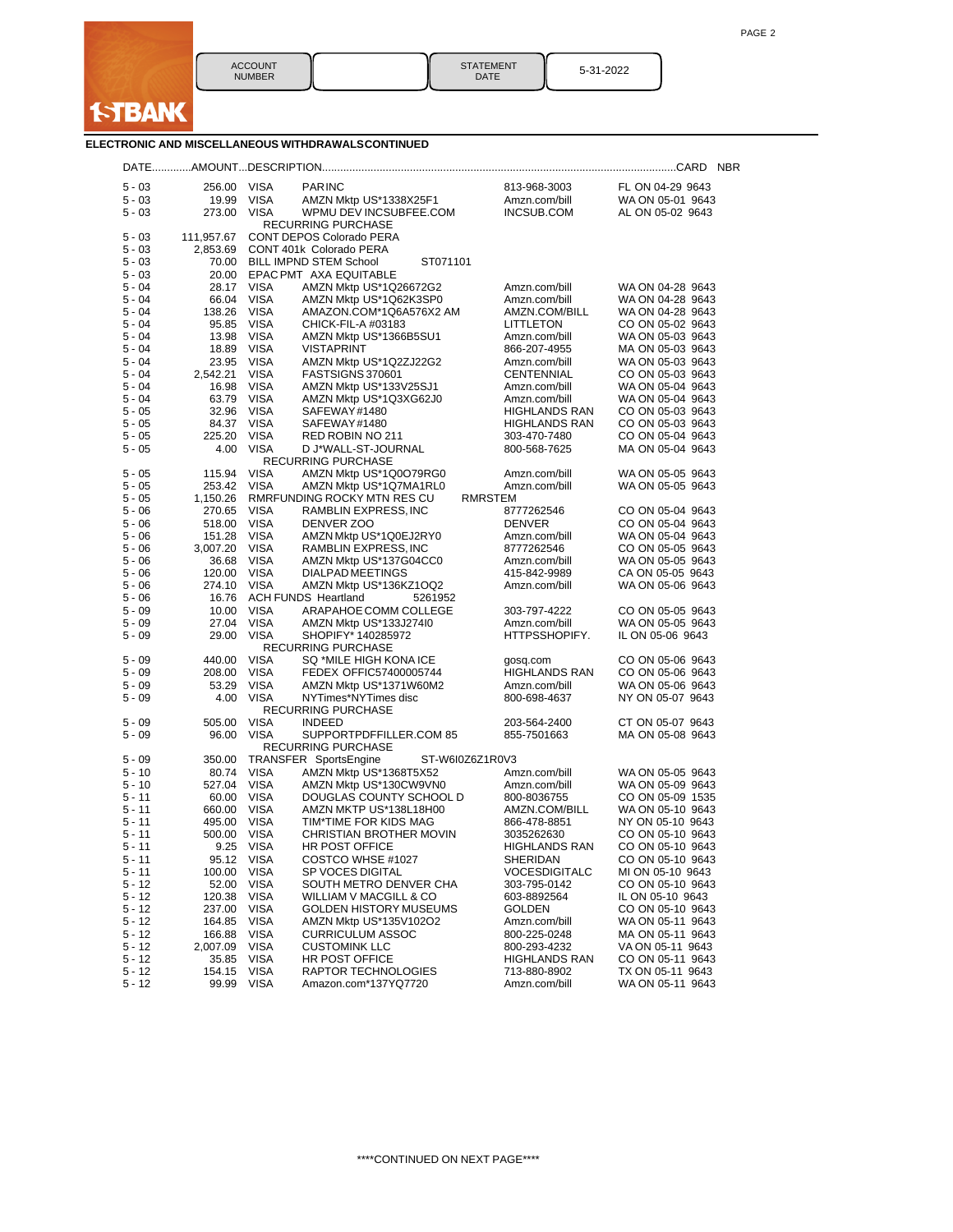

| <b>STATEMENT</b><br>DATE | 5-31-2022 |
|--------------------------|-----------|
|--------------------------|-----------|

### **ELECTRONIC AND MISCELLANEOUS WITHDRAWALSCONTINUED**

|                      |                  |             |                                                       |                |                      | <b>NBR</b>       |
|----------------------|------------------|-------------|-------------------------------------------------------|----------------|----------------------|------------------|
|                      |                  |             |                                                       |                |                      |                  |
| $5 - 12$<br>$5 - 13$ | 242.85<br>535.00 | <b>VISA</b> | RMRFUNDING ROCKY MTN RES CU<br><b>INDEED</b>          | <b>RMRSTEM</b> | 203-564-2400         | CT ON 05-12 9643 |
| $5 - 13$             | 1,500.00         | <b>VISA</b> | IN *ATEN DESIGN GROUP,                                |                | 303-8310448          | CO ON 05-12 9643 |
| $5 - 13$             | 300.00           | <b>VISA</b> | 05 JPM STORE                                          |                | 800-8036755          | CO ON 05-12 9643 |
| $5 - 13$             | 274,288.98       |             | PAYROLL STEM School                                   |                |                      |                  |
|                      |                  |             | <b>TAXIMPND STEM School</b>                           |                |                      |                  |
| $5 - 13$<br>$5 - 13$ | 56,333.12        |             | ST071101<br><b>BILL IMPND STEM School</b><br>ST071101 |                |                      |                  |
|                      | 575.85<br>670.55 | <b>VISA</b> |                                                       |                |                      |                  |
| $5 - 16$             |                  |             | NOODLES & CO WEB 136                                  |                | olo.com              | CO ON 05-11 9643 |
| $5 - 16$             | 108.92           | <b>VISA</b> | THE HOME DEPOT #1540                                  |                | <b>LITTLETON</b>     | CO ON 05-12 9643 |
| $5 - 16$             | 507.01           | <b>VISA</b> | BULKBOOKS.COM                                         |                | 615-905-4463         | TN ON 05-12 9643 |
| $5 - 16$             | 259.75           | <b>VISA</b> | AMAZON.COM*1R2DZ0FC1 AM                               |                | AMZN.COM/BILL        | WA ON 05-12 9643 |
| $5 - 16$<br>$5 - 16$ | 27.94            | <b>VISA</b> | AMZN MKTP US*1R8U52OQ1                                |                | AMZN.COM/BILL        | WA ON 05-12 9643 |
|                      | 75.00            | <b>VISA</b> | EB MANAGING DIABETES                                  |                | 801-413-7200         | CA ON 05-13 9643 |
| $5 - 16$<br>$5 - 16$ | 250.00           | <b>VISA</b> | WPY*Collaborative for A                               |                | 855-999-3729         | IL ON 05-13 9643 |
|                      | 1,097.59         | <b>VISA</b> | SANCTUARY GOLF COURSE R                               |                | 303-2242860          | CO ON 05-13 9643 |
| $5 - 16$             | 675.00           | <b>VISA</b> | HIGHLANDS RANCH METRO D                               |                | 303-791-2710         | CO ON 05-13 9643 |
| $5 - 16$             | 91.23            | <b>VISA</b> | SQ *TROPHYKITS.COM                                    |                | gosq.com             | FL ON 05-13 9643 |
| $5 - 16$             | 133.49           | <b>VISA</b> | AMZN Mktp US*1L6RE1O92                                |                | Amzn.com/bill        | WA ON 05-13 9643 |
| $5 - 16$             | 6.00             | <b>VISA</b> | DAY-OFF.APP                                           |                | LONDON               | GB ON 05-13 9643 |
|                      |                  |             | <b>RECURRING PURCHASE</b>                             |                |                      |                  |
| $5 - 16$             | 184.91           | <b>VISA</b> | <b>DBC*BLICK ART MATERIAL</b>                         |                | 800-447-1892         | IL ON 05-14 9643 |
| $5 - 16$             | 51.15            | <b>VISA</b> | AMZN Mktp US*1L9V63T12                                |                | Amzn.com/bill        | WA ON 05-15 9643 |
| $5 - 16$             | 74.93            | <b>VISA</b> | Amazon.com*1R1NG0ES1                                  |                | Amzn.com/bill        | WA ON 05-15 9643 |
| $5 - 17$             | 639.99           | <b>VISA</b> | AMZN Mktp US*1L9KX5082                                |                | Amzn.com/bill        | WA ON 05-13 9643 |
| $5 - 17$             | 163.92           | <b>VISA</b> | AMZN Mktp US*1L7L72GD2                                |                | Amzn.com/bill        | WA ON 05-13 9643 |
| $5 - 17$             | 286.50           | <b>VISA</b> | ROCKY MOUNTAIN FLAG                                   |                | 303-7459035          | CO ON 05-16 9643 |
| $5 - 17$             | 450.00           | <b>VISA</b> | PY *Dinosaur Ridge                                    |                | 303-6973466          | CO ON 05-16 9643 |
| $5 - 17$             | 15,485.09        | <b>VISA</b> | AMZN Mktp US*1L0Z831L0                                |                | Amzn.com/bill        | WA ON 05-16 9643 |
| $5 - 17$             | 1,714.68         | <b>VISA</b> | MAIN EVENT-HIGHLANDS RA                               |                | 303-209-3877         | CO ON 05-16 9643 |
| $5 - 17$             | 29.95            | <b>VISA</b> | <b>TRUSTED EMPLOYEES</b>                              |                | 888-389-4023         | MN ON 05-16 9643 |
| $5 - 18$             | 14.98            | <b>VISA</b> | THE HOME DEPOT #1540                                  |                | LITTLETON            | CO ON 05-16 9643 |
| $5 - 18$             | 239.73           | <b>VISA</b> | AMZN Mktp US*1R9MH6B11                                |                | Amzn.com/bill        | WA ON 05-16 9643 |
| $5 - 18$             | 5.00             | <b>VISA</b> | <b>CBI ONLINE</b>                                     |                | 800-882-0757         | CO ON 05-16 9643 |
| $5 - 18$             | 5.00             | <b>VISA</b> | <b>CBI ONLINE</b>                                     |                | 800-882-0757         | CO ON 05-16 9643 |
| $5 - 18$             | 192.85           | <b>VISA</b> | MHE*MCGRAW-HILL ECOMM                                 |                | 800-648-3045         | NY ON 05-17 9643 |
| $5 - 18$             | 1,474.17         | <b>VISA</b> | <b>CHARTERUP</b>                                      |                | 415-2595590          | GA ON 05-17 9643 |
| $5 - 18$             | 16.61            | <b>VISA</b> | HR POST OFFICE                                        |                | HIGHLANDS RAN        | CO ON 05-17 9643 |
| $5 - 18$             | 252.22           | <b>VISA</b> | AMZN Mktp US*1L7X61GE0                                |                | Amzn.com/bill        | WA ON 05-17 9643 |
| $5 - 18$             | 91.26            | <b>VISA</b> | SQ *TROPHYKITS.COM                                    |                | gosg.com             | FL ON 05-17 9643 |
| $5 - 18$             | 598.32           | <b>VISA</b> | AMZN Mktp US*1L26M3MP0                                |                | Amzn.com/bill        | WA ON 05-17 9643 |
| $5 - 18$             | 118,533.20       |             | <b>CONT DEPOS Colorado PERA</b>                       |                |                      |                  |
| $5 - 18$             | 2,979.69         |             | CONT 401k Colorado PERA                               |                |                      |                  |
| $5 - 18$             | 20.00            |             | EPAC PMT AXA EQUITABLE                                |                |                      |                  |
| $5 - 19$             | 14.98            | <b>VISA</b> | THE HOME DEPOT #1540                                  |                | <b>LITTLETON</b>     | CO ON 05-17 9643 |
| $5 - 19$             | 5.00             | <b>VISA</b> | <b>CBI ONLINE</b>                                     |                | 800-882-0757         | CO ON 05-17 9643 |
| $5 - 19$             | 5.00             | <b>VISA</b> | <b>CBI ONLINE</b>                                     |                | 800-882-0757         | CO ON 05-17 9643 |
| $5 - 19$             | 5.00             | <b>VISA</b> | <b>CBI ONLINE</b>                                     |                | 800-882-0757         | CO ON 05-17 9643 |
| $5 - 19$             | 51.98            | <b>VISA</b> | OFFICEMAX/DEPOT 6763                                  |                | <b>HIGHLANDS RAN</b> | CO ON 05-17 9643 |
| $5 - 19$             | 5.00             | <b>VISA</b> | <b>CBI ONLINE</b>                                     |                | 800-882-0757         | CO ON 05-17 9643 |
| $5 - 19$             | 216.63           | <b>VISA</b> | AMZN Mktp US*1L1PN48R0                                |                | Amzn.com/bill        | WA ON 05-17 9643 |
| $5 - 19$             | 1,500.00         | <b>VISA</b> | Citrix Systems, Inc.                                  |                | 800-4248749          | FL ON 05-18 9643 |
| $5 - 19$             | 1,160.23         |             | RMRFUNDING ROCKY MTN RES CU                           | RMRSTEM        |                      |                  |
| $5 - 20$             | 175.33           | <b>VISA</b> | <b>QUILL CORPORATION</b>                              |                | 800-982-3400         | SC ON 05-17 9643 |
| $5 - 20$             | 1,260.07         | <b>VISA</b> | AMZN MKTP US*1R55V5I31                                |                | AMZN.COM/BILL        | WA ON 05-17 9643 |
| $5 - 20$             | 93.50            |             | RMR MO FEE ROCKY MTN RES OP                           | <b>RMRSTEM</b> |                      |                  |
| $5 - 23$             | 31.82            | <b>VISA</b> | HOMEDEPOT.COM                                         |                | 800-430-3376         | GA ON 05-17 9643 |
| $5 - 23$             | 5.00             | <b>VISA</b> | <b>CBI ONLINE</b>                                     |                | 800-882-0757         | CO ON 05-19 9643 |
| $5 - 23$             | 251.48           | <b>VISA</b> | AMZN Mktp US*1L8DQ5R22                                |                | Amzn.com/bill        | WA ON 05-19 9643 |
| $5 - 23$             | 74.98            | <b>VISA</b> | AMAZON.COM*1R19P83C2 AM                               |                | AMZN.COM/BILL        | WA ON 05-19 9643 |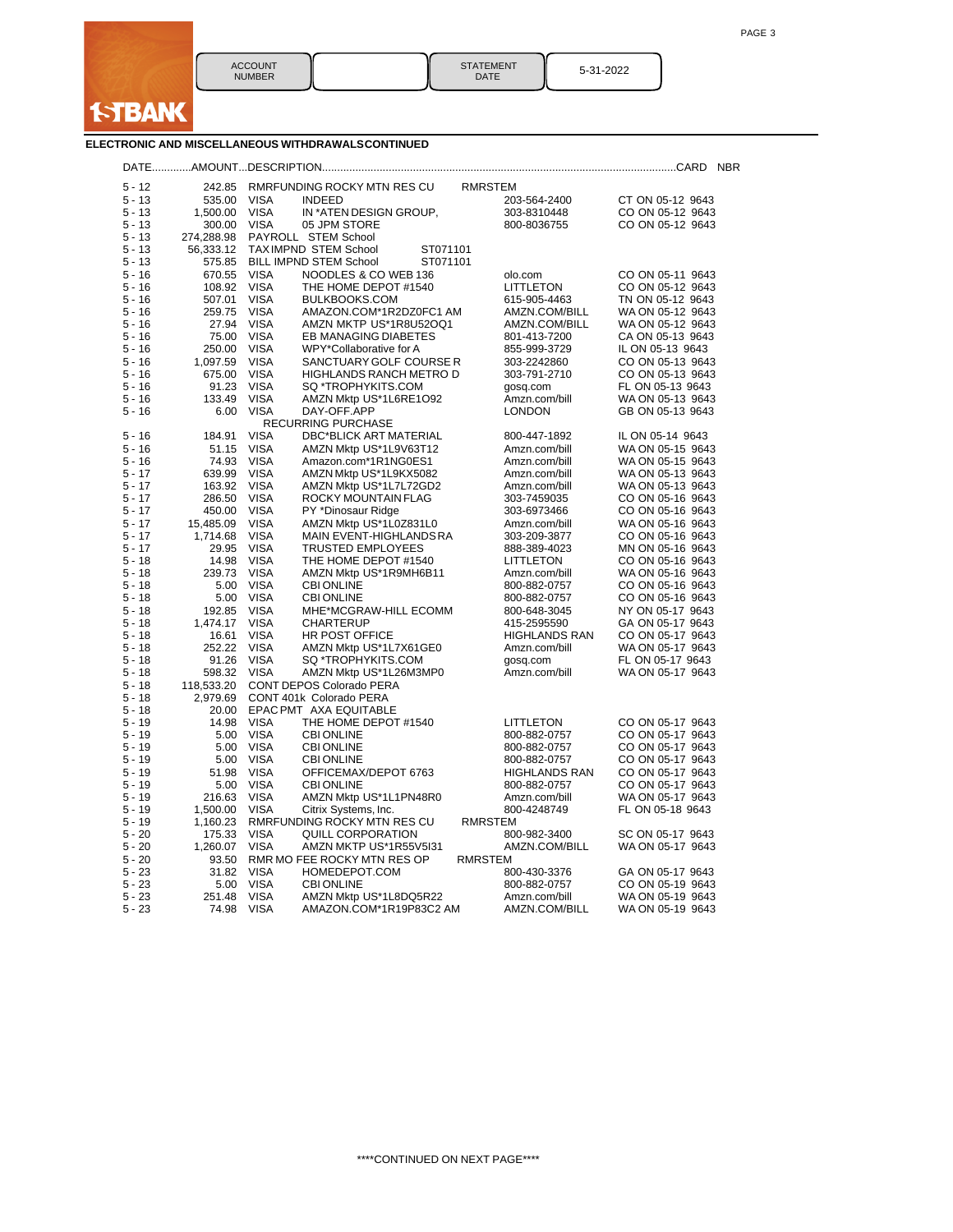

| <b>STATEMENT</b> |  |
|------------------|--|
| DATE             |  |

5-31-2022

| ELECTRONIC AND MISCELLANEOUS WITHDRAWALSCONTINUED |  |  |  |
|---------------------------------------------------|--|--|--|
|                                                   |  |  |  |

| $5 - 23$ | 570.94     | <b>VISA</b> | JOSTENS, INC.                                | 952-830-3300         | MN ON 05-20 9643 |
|----------|------------|-------------|----------------------------------------------|----------------------|------------------|
| $5 - 23$ | 597.37     | <b>VISA</b> | FEDEX OFFIC57400005744                       | <b>HIGHLANDS RAN</b> | CO ON 05-20 9643 |
| $5 - 23$ | 354.54     | <b>VISA</b> | EWING HARDSCAPE BR 302                       | 303-794-5960         | CO ON 05-20 9643 |
| $5 - 23$ | 5.00       | <b>VISA</b> | <b>CBI ONLINE</b>                            | 800-882-0757         | CO ON 05-20 9643 |
| $5 - 23$ | 105.99     | <b>VISA</b> | Cakes Amore                                  | Littleton            | CO ON 05-20 9643 |
| $5 - 23$ | 5.00       | <b>VISA</b> | <b>CBI ONLINE</b>                            | 800-882-0757         | CO ON 05-20 9643 |
| $5 - 23$ | 1,565.00   | <b>VISA</b> | VISTAGE WORLDWIDE INC                        | 858-5236800          | CA ON 05-21 9643 |
|          |            |             |                                              |                      |                  |
| $5 - 23$ | 25.00      | <b>VISA</b> | INTUIT *QuickBooks Onli                      | CL.INTUIT.COM        | CA ON 05-22 9643 |
|          |            |             | <b>RECURRING PURCHASE</b>                    |                      |                  |
| $5 - 23$ | 25.00      | <b>VISA</b> | INTUIT *QuickBooks Onli                      | CL.INTUIT.COM        | CA ON 05-22 9643 |
|          |            |             | <b>RECURRING PURCHASE</b>                    |                      |                  |
| $5 - 23$ | 600.26     | <b>VISA</b> | AMZN Mktp US*1R1IB2L10                       | Amzn.com/bill        | WA ON 05-23 9643 |
| $5 - 23$ | 54.00      |             | <b>ACH FUNDS Heartland</b><br>5305502        |                      |                  |
| $5 - 24$ | 333.29     | <b>VISA</b> | Amazon.com*1R3U95360                         | Amzn.com/bill        | WA ON 05-20 9643 |
| $5 - 24$ | 13.60      | <b>VISA</b> | <b>DBC*BLICK ART MATERIAL</b>                | 800-447-1892         | IL ON 05-23 9643 |
| $5 - 24$ | 530.77     | <b>VISA</b> | FIERO AUTOMATION/ HART                       | 952-9742500          | MN ON 05-23 9643 |
| $5 - 24$ | 13.94      | <b>VISA</b> | AMZN Mktp US*1R9WB1300                       | Amzn.com/bill        | WA ON 05-23 9643 |
| $5 - 24$ | 13.98      | <b>VISA</b> | AMZN Mktp US*1R3LA31B2                       | Amzn.com/bill        | WA ON 05-23 9643 |
| $5 - 25$ | 11.99      | <b>VISA</b> | DENVER POST CIRCULATION                      | 303-832-3232         | CO ON 05-23 9643 |
| $5 - 25$ | 43.44      | <b>VISA</b> | WILLIAM V MACGILL & CO                       | 603-8892564          | IL ON 05-23 9643 |
| $5 - 25$ | 24.00      | <b>VISA</b> | AMZN Mktp US*1R3GT10I0                       | Amzn.com/bill        | WA ON 05-23 9643 |
| $5 - 25$ | 8.99       | <b>VISA</b> | AMZN Mktp US*1X83U1HI1                       | Amzn.com/bill        | WA ON 05-23 9643 |
| $5 - 25$ | 10.00      | <b>VISA</b> | AMZN Mktp US*1R4PL3GQ2                       | Amzn.com/bill        | WA ON 05-23 9643 |
| $5 - 25$ | 38.88      | <b>VISA</b> | AMZN Mktp US*QO8427PU3                       | Amzn.com/bill        | WA ON 05-23 9643 |
| $5 - 25$ | 5.00       | <b>VISA</b> | <b>CBI ONLINE</b>                            | 800-882-0757         | CO ON 05-23 9643 |
| $5 - 25$ | 100.00     | <b>VISA</b> | TARGET<br>00027169                           | LITTLETON            | CO ON 05-24 9643 |
| $5 - 25$ | 46.04      | <b>VISA</b> | <b>TARGET</b><br>00027169                    | LITTLETON            | CO ON 05-24 9643 |
| $5 - 25$ | 36.00      | <b>VISA</b> | FLINN SCIENTIFIC INC                         | 800-452-1261         | IL ON 05-24 9643 |
| $5 - 25$ | 99.00      | <b>VISA</b> | WISCONSIN CENTER FOR ED                      | 608-262-1234         | WI ON 05-24 9643 |
| $5 - 25$ | 284.60     | <b>VISA</b> | AMAZON.COM*C04G521V3 AM                      | AMZN.COM/BILL        | WA ON 05-24 9643 |
| $5 - 25$ | 22.46      | <b>VISA</b> | AMZN Mktp US*1R6TF91A0                       | Amzn.com/bill        | WA ON 05-24 9643 |
| $5 - 25$ |            |             |                                              |                      |                  |
|          | 250.00     | <b>VISA</b> | IN *ROCKY MOUNTAIN RECO                      | 303-9850095          | CO ON 05-24 9643 |
| $5 - 26$ | 18.26      | <b>VISA</b> | AMZN Mktp US*IN5VL2NZ3                       | Amzn.com/bill        | WA ON 05-23 9643 |
| $5 - 26$ | 33.14      | <b>VISA</b> | AMZN Mktp US*BV28T9PU3                       | Amzn.com/bill        | WA ON 05-23 9643 |
| $5 - 26$ | 13.59      | <b>VISA</b> | DBC*BLICK ART MATERIAL                       | 800-447-1892         | IL ON 05-24 9643 |
| $5 - 26$ | 1,508.27   | <b>VISA</b> | FLINN SCIENTIFIC INC                         | 800-452-1261         | IL ON 05-24 9643 |
| $5 - 26$ | 330.00     | <b>VISA</b> | AMZN Mktp US*1R62D2XW0                       | Amzn.com/bill        | WA ON 05-25 9643 |
| $5 - 26$ | 34.00      | <b>VISA</b> | PE*CALAMARI.PL                               | WARSZAWA             | PL ON 05-25 9643 |
| $5 - 27$ | 3,894.00   | <b>VISA</b> | APPLE.COM/US                                 | 800-692-7753         | CA ON 05-23 9643 |
| $5 - 27$ | 53.43      | <b>VISA</b> | AMZN Mktp US*PU3YV1AH3                       | Amzn.com/bill        | WA ON 05-23 9643 |
| $5 - 27$ | 33.13      | <b>VISA</b> | AMZN Mktp US*VN0SF4K33                       | Amzn.com/bill        | WA ON 05-23 9643 |
| $5 - 27$ | 3,948.00   | <b>VISA</b> | CHRISTIAN BROTHER MOVIN                      | 3035262630           | CO ON 05-24 9643 |
| $5 - 27$ | 50.00      | <b>VISA</b> | AMZN Mktp US*1R45218Z0                       | Amzn.com/bill        | WA ON 05-24 9643 |
| $5 - 27$ | 5.00       | <b>VISA</b> | <b>CBI ONLINE</b>                            | 800-882-0757         | CO ON 05-25 9643 |
| $5 - 27$ | 103.24     | <b>VISA</b> | AMZN Mktp US*8D8SV1K73                       | Amzn.com/bill        | WA ON 05-26 9643 |
| $5 - 27$ | 304,480.70 |             | PAYROLL STEM School                          |                      |                  |
| $5 - 27$ | 65,357.57  |             | <b>TAXIMPND STEM School</b><br>ST071101      |                      |                  |
| $5 - 27$ | 572.70     |             | <b>BILL IMPND STEM School</b><br>ST071101    |                      |                  |
| $5 - 31$ | 115.75     | <b>VISA</b> | JIMMY JOHNS - 1551                           | 303-781-6111         | CO ON 05-26 9643 |
| $5 - 31$ | 21,780.77  | VISA        | Amazon.com*AP4L04NF3                         | Amzn.com/bill        | WA ON 05-26 9643 |
| $5 - 31$ | 164.85     | <b>VISA</b> | AMZN Mktp US*HU54G5Y83                       | Amzn.com/bill        | WA ON 05-26 9643 |
| $5 - 31$ | 2,500.00   | <b>VISA</b> | AMZN Mktp US*1R1V07UR2                       | Amzn.com/bill        | WA ON 05-26 9643 |
| $5 - 31$ | 2.34       | <b>VISA</b> | HR POST OFFICE                               | <b>HIGHLANDS RAN</b> | CO ON 05-27 9643 |
| $5 - 31$ | 5.00       | <b>VISA</b> | <b>CBI ONLINE</b>                            | 800-882-0757         | CO ON 05-27 9643 |
| $5 - 31$ | 24.75      | <b>VISA</b> | AMZN Mktp US*QL11T7EZ3                       | Amzn.com/bill        | WA ON 05-27 9643 |
| $5 - 31$ | 156.59     | <b>VISA</b> | MODERN MARKET - 008 - O                      | 303-683-3369         | CO ON 05-27 9643 |
| $5 - 31$ |            | <b>VISA</b> |                                              |                      |                  |
|          | 249.00     |             | SOUNDTRAP                                    | 203-318-9708         | NY ON 05-27 9643 |
| $5 - 31$ | 250.00     | <b>VISA</b> | WPY*Collaborative for A                      | 855-999-3729         | IL ON 05-27 9643 |
| $5 - 31$ | 5,074.00   | <b>VISA</b> | CHRISTIAN BROTHER MOVIN                      | 3035262630           | CO ON 05-28 9643 |
| $5 - 31$ | 1,199.99   | <b>VISA</b> | SWEETWATER SOUND                             | 800-222-4700         | IN ON 05-30 9643 |
| $5 - 31$ | 149.03     |             | <b>ACH FUNDS Heartland</b><br><b>MONTHLY</b> |                      |                  |
| $5 - 31$ | 27.00      |             | <b>ACTIVITY CHARGE</b>                       |                      |                  |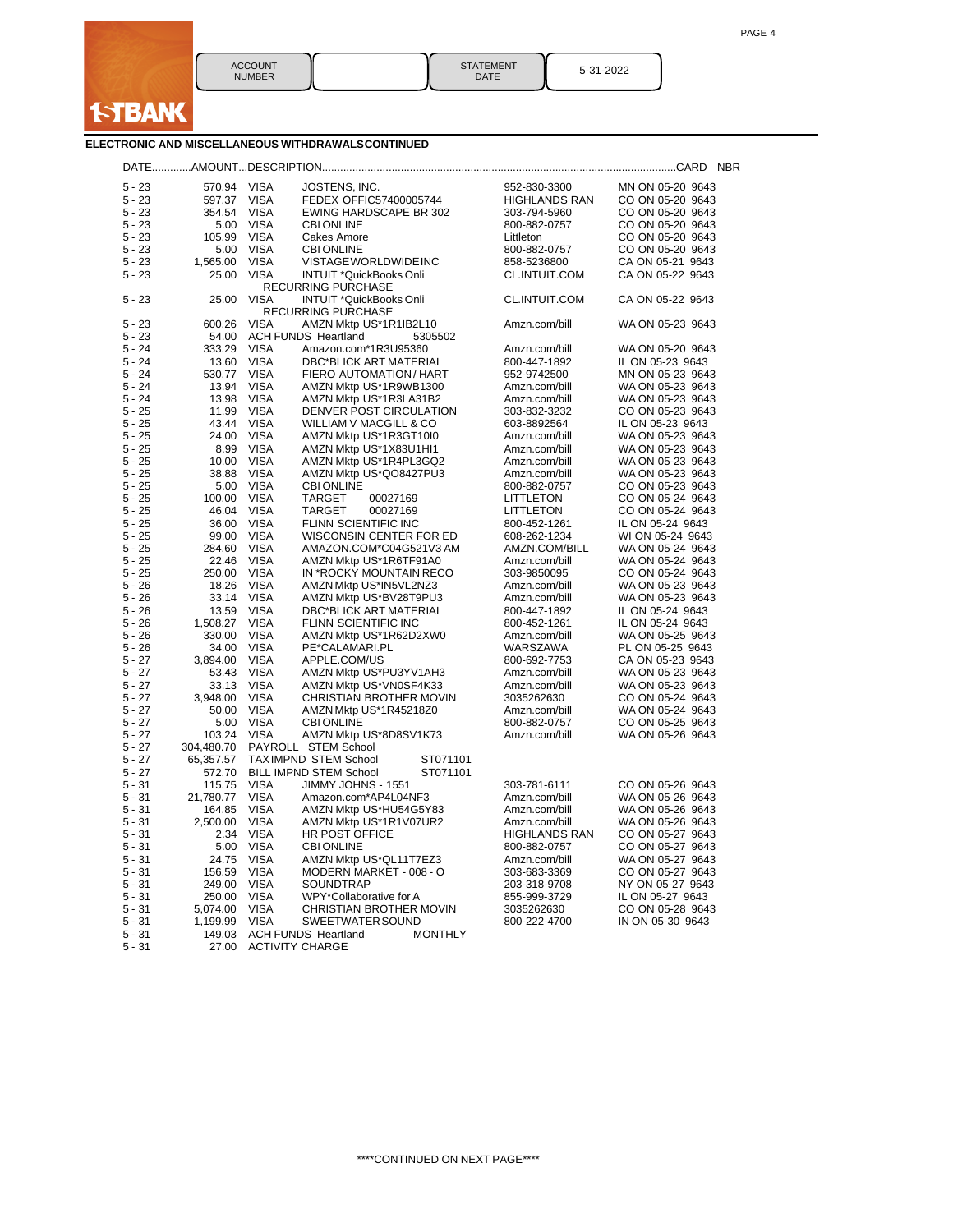PAGE 5

|       | <b>ACCO</b><br><b>NUME</b> |
|-------|----------------------------|
| ∢{}). |                            |

ACCOUNT NUMBER

STATEMENT DATE 5-31-2022

|          | DEPOSITS AND OTHER ADDITIONS  |                                                                |          |                               |                                |               |                  |  |
|----------|-------------------------------|----------------------------------------------------------------|----------|-------------------------------|--------------------------------|---------------|------------------|--|
|          |                               |                                                                |          |                               |                                |               |                  |  |
| $5 - 02$ | <b>DEPOSIT</b>                | 6,804.00                                                       | $5 - 31$ | <b>WIRE</b>                   |                                | 2,300,000.00  |                  |  |
|          |                               | ELECTRONIC AND MISCELLANEOUS ADDITIONS                         |          |                               |                                |               |                  |  |
|          |                               |                                                                |          |                               |                                |               |                  |  |
|          | $5 - 02$                      | 0.10 Payments UKOGF FOUNDATION                                 |          |                               | 7W85WZ6E6T                     |               |                  |  |
|          | $5 - 02$                      | 11.75 DONATION BENEVITY FUND                                   |          |                               | 7Z730T3EGP                     |               |                  |  |
|          | $5 - 02$<br>495.00            | TXNS/FEES HRTLAND PMT SYS                                      |          |                               | 650000010721853                |               |                  |  |
|          | $5 - 02$                      | 558.14 TXNS/FEES HRTLAND PMT SYS                               |          |                               | 650000010721853                |               |                  |  |
|          | $5 - 02$                      | 652.00 TXNS/FEES HRTLAND PMT SYS                               |          |                               | 650000010721853                |               |                  |  |
|          | $5 - 03$                      | 46.00 ACH FUNDS Heartland                                      |          | 5254263                       |                                |               |                  |  |
|          | $5 - 03$                      | 955.00 TXNS/FEES HRTLAND PMT SYS                               |          |                               | 650000010721853                |               |                  |  |
|          | $5 - 04$                      | 78.00 ACH FUNDS Heartland                                      |          |                               | 5257356                        |               |                  |  |
|          | $5 - 04$<br>$5 - 05$          | 297.00 TXNS/FEES HRTLAND PMT SYS<br>54.00 ACH FUNDS Heartland  |          | 5261817                       | 650000010721853                |               |                  |  |
|          | 5 - 05                        | 3,151.30 TXNS/FEES HRTLAND PMT SYS                             |          |                               | 650000010721853                |               |                  |  |
|          | 5 - 06                        | 93.00 ACH FUNDS Heartland                                      |          | 5261952                       |                                |               |                  |  |
|          | 5 - 06                        | 1,887.25 TXNS/FEES HRTLAND PMT SYS                             |          |                               | 650000010721853                |               |                  |  |
|          | $5 - 09$                      | 62.00 ACH FUNDS Heartland                                      |          | 5268587                       |                                |               |                  |  |
|          | $5 - 09$                      | 100.00 TXNS/FEES HRTLAND PMT SYS                               |          |                               | 650000010721853                |               |                  |  |
|          | $5 - 09$                      | 130.00 ACH FUNDS Heartland                                     |          | 5265354                       |                                |               |                  |  |
|          | $5 - 09$                      | 138.00 ACH FUNDS Heartland                                     |          |                               | 5270159                        |               |                  |  |
|          | $5 - 09$                      | 450.00 TXNS/FEES HRTLAND PMT SYS                               |          |                               | 650000010721853                |               |                  |  |
|          | $5 - 09$                      | 476.00 TXNS/FEES HRTLAND PMT SYS                               |          |                               | 650000010721853                |               |                  |  |
|          | $5 - 10$<br>$5 - 10$          | 38.00 ACH FUNDS Heartland<br>204.00 TXNS/FEES HRTLAND PMT SYS  |          | 5272500                       |                                |               |                  |  |
|          | $5 - 10$                      | 454.23 VISA<br><b>CHARTERUP</b>                                |          |                               | 650000010721853<br>415-2595590 |               | GA ON 05-09 9643 |  |
|          | $5 - 10$                      | 454.23 VISA<br><b>CHARTERUP</b>                                |          |                               | 415-2595590                    |               | GA ON 05-09 9643 |  |
|          | $5 - 10$                      | 519.12 VISA<br><b>CHARTERUP</b>                                |          |                               | 415-2595590                    |               | GA ON 05-09 9643 |  |
|          | 5 - 11                        | 60.00 ACH FUNDS Heartland                                      |          |                               | 5277594                        |               |                  |  |
|          | $5 - 11$                      | 8,793.85 TXNS/FEES HRTLAND PMT SYS                             |          |                               | 650000010721853                |               |                  |  |
|          | $5 - 12$                      | 514.40 ACH FUNDS Heartland                                     |          | 5279327                       |                                |               |                  |  |
|          | $5 - 12$                      | 3,452.55 TXNS/FEES HRTLAND PMT SYS                             |          |                               | 650000010721853                |               |                  |  |
|          | $5 - 13$                      | 35.00 ACH FUNDS Heartland                                      |          | 5283339                       |                                |               |                  |  |
|          | $5 - 13$                      | 3,156.00 TXNS/FEES HRTLAND PMT SYS                             |          |                               | 650000010721853                |               |                  |  |
|          | $5 - 16$<br>$5 - 16$          | 20.00 TXNS/FEES HRTLAND PMT SYS<br>646.00 ACH FUNDS Heartland  |          | 5288232                       | 650000010721853                |               |                  |  |
|          | 1,664.00<br>$5 - 16$          | TXNS/FEES HRTLAND PMT SYS                                      |          |                               | 650000010721853                |               |                  |  |
|          | $5 - 16$<br>2,702.05          | TXNS/FEES HRTLAND PMT SYS                                      |          |                               | 650000010721853                |               |                  |  |
|          | $5 - 17$                      | 478.00 TXNS/FEES HRTLAND PMT SYS                               |          |                               | 650000010721853                |               |                  |  |
|          | 5 - 17                        | 1,202.05 ACH FUNDS Heartland                                   |          | 5293628                       |                                |               |                  |  |
|          | 5 - 17                        | 16.99 VISA<br>Amazon.com                                       |          |                               |                                | Amzn.com/bill | WA ON 05-16 9643 |  |
|          | 384.00<br>$5 - 18$            | TXNS/FEES HRTLAND PMT SYS                                      |          |                               | 650000010721853                |               |                  |  |
|          | 5 - 18                        | 666.00 ACH FUNDS Heartland                                     |          | 5294869                       |                                |               |                  |  |
|          | $5 - 18$                      | 14.98 VISA                                                     |          | THE HOME DEPOT #1540          | <b>LITTLETON</b>               |               | CO ON 05-16 9643 |  |
|          | $5 - 19$                      | 48.00 ACH FUNDS Heartland                                      |          | 5298905                       |                                |               |                  |  |
|          | $5 - 19$<br>88.00<br>$5 - 19$ | TXNS/FEES HRTLAND PMT SYS<br>3,250.45 ACH Pmt WORTHINGTON-OLSO |          |                               | 650000010721853<br>5335792840  |               |                  |  |
|          | $5 - 20$                      | 346.00 ACH FUNDS Heartland                                     |          | 5303254                       |                                |               |                  |  |
|          | $5 - 20$                      | 1,892.10 TXNS/FEES HRTLAND PMT SYS                             |          |                               | 650000010721853                |               |                  |  |
|          | $5 - 23$                      | 6.00 TXNS/FEES HRTLAND PMT SYS                                 |          |                               | 650000010721853                |               |                  |  |
|          | $5 - 23$                      | 20.00 ACH FUNDS Heartland                                      |          | 5311428                       |                                |               |                  |  |
|          | $5 - 23$<br>78.00             | TXNS/FEES HRTLAND PMT SYS                                      |          |                               | 650000010721853                |               |                  |  |
|          | $5 - 23$                      | 13.60 VISA                                                     |          | <b>DBC*BLICK ART MATERIAL</b> |                                | 800-447-1892  | IL ON 05-21 9643 |  |
|          | $5 - 23$                      | 67.96 VISA                                                     |          | DBC*BLICK ART MATERIAL        |                                | 800-447-1892  | IL ON 05-21 9643 |  |
|          | $5 - 24$<br>6.00              | TXNS/FEES HRTLAND PMT SYS                                      |          |                               | 650000010721853                |               |                  |  |
|          | $5 - 24$                      | 214.00 ACH FUNDS Heartland                                     |          |                               | 5314138                        |               |                  |  |
|          | $5 - 25$<br>1,006.00          | TXNS/FEES HRTLAND PMT SYS                                      |          |                               | 650000010721853                |               |                  |  |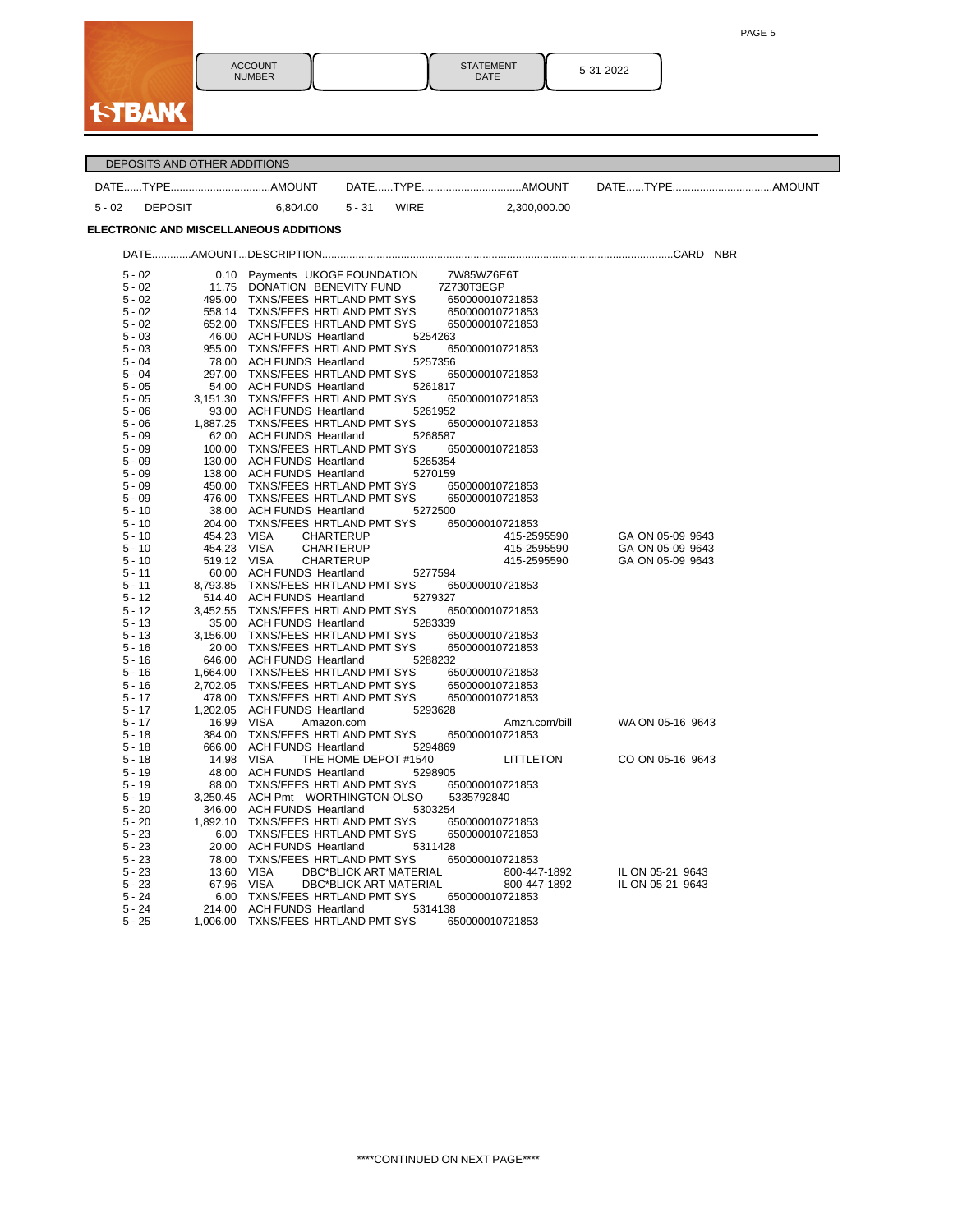| <b>ACCOUNT</b><br><b>NUMBER</b> | <b>STATEMENT</b><br><b>DATE</b> | 5-31-2022 |
|---------------------------------|---------------------------------|-----------|

| <b>ELECTRONIC AND MISCELLANEOUS ADDITIONS CONTINUED</b> |  |  |  |
|---------------------------------------------------------|--|--|--|
|                                                         |  |  |  |

**I-TBANK** 

| 300.00 VISA<br>$5 - 25$<br>$5 - 25$<br>$5 - 25$<br>$5 - 26$<br>$5 - 26$<br>60.00<br>$5 - 27$<br>$5 - 31$<br>$5 - 31$<br>$5 - 31$<br>300.00<br>$5 - 31$                   | 6.00 VISA<br>DAY-OFF.APP<br>6.00 VISA<br>DAY-OFF.APP<br>20.00 TXNS/FEES HRTLAND PMT SYS<br><b>ACH FUNDS Heartland</b><br>74.00 TXNS/FEES HRTLAND PMT SYS<br>2.37 ACH FUNDS Heartland<br>37.72 AmazonSmil AMZNWNAASUZ4<br>TXNS/FEES HRTLAND PMT SYS<br>854.00 TXNS/FEES HRTLAND PMT SYS | HIGHLANDS RANCH COMM-CN<br>5318156<br><b>MONTHLY</b>                             | <b>HIGHLANDS RAN</b><br><b>LONDON</b><br><b>LONDON</b><br>650000010721853<br>650000010721853<br>683SDQ4U33VMFBX<br>650000010721853<br>650000010721853 | CO ON 05-23 9643<br>GB ON 05-24 9643<br>GB ON 05-24 9643                                          |                                                                                                    |
|--------------------------------------------------------------------------------------------------------------------------------------------------------------------------|----------------------------------------------------------------------------------------------------------------------------------------------------------------------------------------------------------------------------------------------------------------------------------------|----------------------------------------------------------------------------------|-------------------------------------------------------------------------------------------------------------------------------------------------------|---------------------------------------------------------------------------------------------------|----------------------------------------------------------------------------------------------------|
| <b>DAILY BALANCE SUMMARY</b>                                                                                                                                             |                                                                                                                                                                                                                                                                                        |                                                                                  |                                                                                                                                                       |                                                                                                   |                                                                                                    |
|                                                                                                                                                                          |                                                                                                                                                                                                                                                                                        |                                                                                  |                                                                                                                                                       |                                                                                                   |                                                                                                    |
| $5 - 02$<br>$5 - 03$<br>$5 - 04$<br>$5 - 05$<br>$5 - 06$<br>$5 - 09$<br>$5 - 10$                                                                                         | 1866.137.03<br>1739.421.61<br>1734,663.83<br>1666,858.83<br>1562,184.40<br>1554.847.13<br>1553,745.77                                                                                                                                                                                  | $5 - 11$<br>$5 - 12$<br>$5 - 13$<br>$5 - 16$<br>$5 - 17$<br>$5 - 18$<br>$5 - 19$ | 1548.220.25<br>1545.952.46<br>1199,691.48<br>1198,341.28<br>1174,141.19<br>1043.183.14<br>1043,605.77                                                 | $5 - 20$<br>$5 - 23$<br>$5 - 24$<br>$5 - 25$<br>$5 - 26$<br>$5 - 27$<br>$5 - 31$                  | 1044.294.97<br>1039.219.13<br>1001,398.47<br>998,742.17<br>994,150.47<br>615.441.70<br>2884,936.72 |
| EARNINGS AND ACTIVITY CHARGE SUMMARY                                                                                                                                     |                                                                                                                                                                                                                                                                                        |                                                                                  |                                                                                                                                                       |                                                                                                   |                                                                                                    |
| <b>BALANCE INFORMATION</b><br>AVERAGE ACCOUNT BALANCE<br>AVERAGE COLLECTED BALANCE                                                                                       |                                                                                                                                                                                                                                                                                        |                                                                                  |                                                                                                                                                       | 1.320.040<br>1,320,040                                                                            |                                                                                                    |
| <b>ACTIVITY CHARGES</b><br>NUMBER DESCRIPTION<br>56 DEBITS<br>1 CREDIT<br>24 ACH DEBITS<br>53 ACH CREDITS<br>1 INCOMING WIRE<br>ICM BASE FEE<br><b>HOW ARE WE DOING?</b> | 1 DEPOSITED ITEM<br>2 FIRSTBANK BUSINESS VISA CARDS<br>2 INTERNATIONAL TRANS FEES<br>EXCESS CASH IN AMOUNT \$1,804<br><b>TOTALACTIVITY CHARGES</b>                                                                                                                                     |                                                                                  | COST<br>.20<br>.30<br>.10<br>.15<br>.20<br>10.00<br>2.00<br>.001                                                                                      | CHARGE<br>11.20<br>.30<br>.10<br>3.60<br>10.60<br>10.00<br>10.00<br>4.00<br>1.20<br>1.80<br>27.00 | WAIVED<br>WAIVED<br>WAIVED<br>WAIVED<br>WAIVED                                                     |

We are working very hard to maintain the highest level of customer service possible. But if we make a mistake, or you receive poor service from any of our employees, we want you to let us know. Please call one of our customer representatives at 303-231-2000 (outside metro Denver: 1-800-230-1060) with any question or complaint. We will do our best to solve your problem. If our service was especially good, we'd like to hear about that too. We welcome any suggestions you might have about new products or ways we could improve our service to you. Thank you for banking with us!